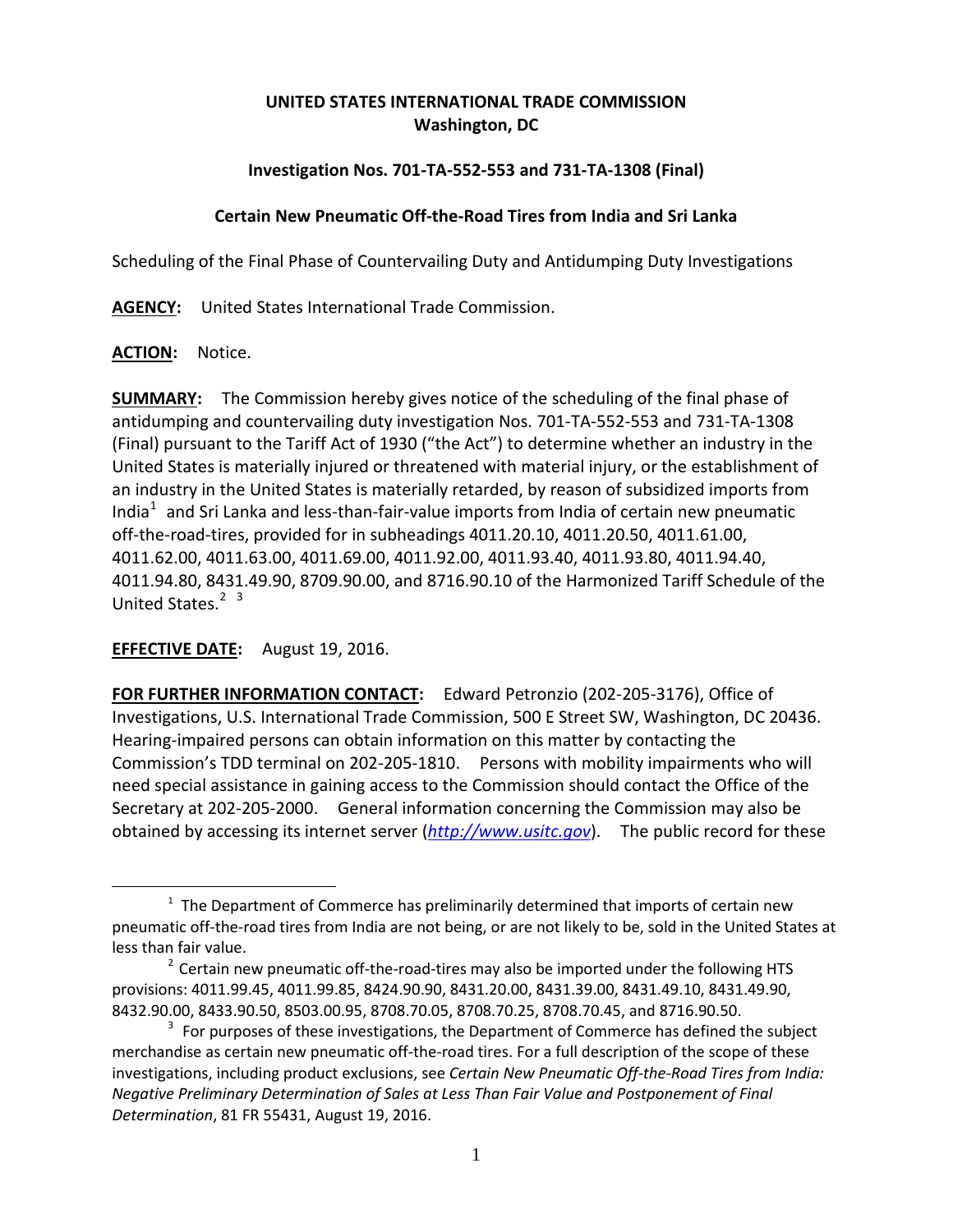investigations may be viewed on the Commission's electronic docket (EDIS) at *[http://edis.usitc.gov](http://edis.usitc.gov/)*.

#### **SUPPLEMENTARY INFORMATION:**

 $\overline{a}$ 

**Background.**--The final phase of these investigations is being scheduled pursuant to sections 705(b) and 731(b) of the Tariff Act of 1930 (19 U.S.C. 1671d(b) and 1673d(b)), as a result of affirmative preliminary determinations by the Department of Commerce that certain benefits which constitute subsidies within the meaning of section 703 of the Act (19 U.S.C. 1671b) are being provided to manufacturers, producers, or exporters in India and Sri Lanka of certain new pneumatic off-the-road-tires. The investigations were requested in petitions filed on January 8, 2016, by Titan Tire Corporation of Des Moines, Iowa ("Titan") and the United Steel, Paper and Forestry, Rubber, Manufacturing, Energy, Allied Industrial and Service Workers International Union, AFL-CIO, CLC of Pittsburgh, Pennsylvania ("USW").

For further information concerning the conduct of this phase of the investigations, hearing procedures, and rules of general application, consult the Commission's Rules of Practice and Procedure, part 201, subparts A and B (19 CFR part 201), and part 207, subparts A and C (19 CFR part 207).

Although the Department of Commerce has preliminarily determined that imports of certain new pneumatic off-the-road-tires from India are not being, or are not likely to be, sold in the United States at less than fair value, for purposes of efficiency the Commission hereby waives rule 207.21(b)<sup>[4](#page-1-0)</sup> so that the final phase of the investigation may proceed concurrently in the event that Commerce makes a final affirmative determination with respect to such imports.

**Participation in the investigations and public service list.**--Persons, including industrial users of the subject merchandise and, if the merchandise is sold at the retail level, representative consumer organizations, wishing to participate in the final phase of these investigations as parties must file an entry of appearance with the Secretary to the Commission, as provided in section 201.11 of the Commission's rules, no later than 21 days prior to the hearing date specified in this notice. A party that filed a notice of appearance during the preliminary phase of the investigations need not file an additional notice of appearance during this final phase. The Secretary will maintain a public service list containing the names and addresses of all persons, or their representatives, who are parties to the investigations.

**Limited disclosure of business proprietary information (BPI) under an administrative protective order (APO) and BPI service list.**--Pursuant to section 207.7(a) of the Commission's rules, the Secretary will make BPI gathered in the final phase of these investigations available to authorized applicants under the APO issued in the investigations, provided that the application is made no later than 21 days prior to the hearing date specified in this notice. Authorized applicants must represent interested parties, as defined by 19 U.S.C. 1677(9), who are parties to the investigations. A party granted access to BPI in the preliminary phase of the investigations need not reapply for such access. A separate service list will be maintained by the Secretary for those parties authorized to receive BPI under the APO.

<span id="page-1-0"></span> $4$  Section 207.21(b) of the Commission's rules provides that, where the Department of Commerce has issued a negative preliminary determination, the Commission will publish a Final Phase Notice of Scheduling upon receipt of an affirmative final determination from Commerce.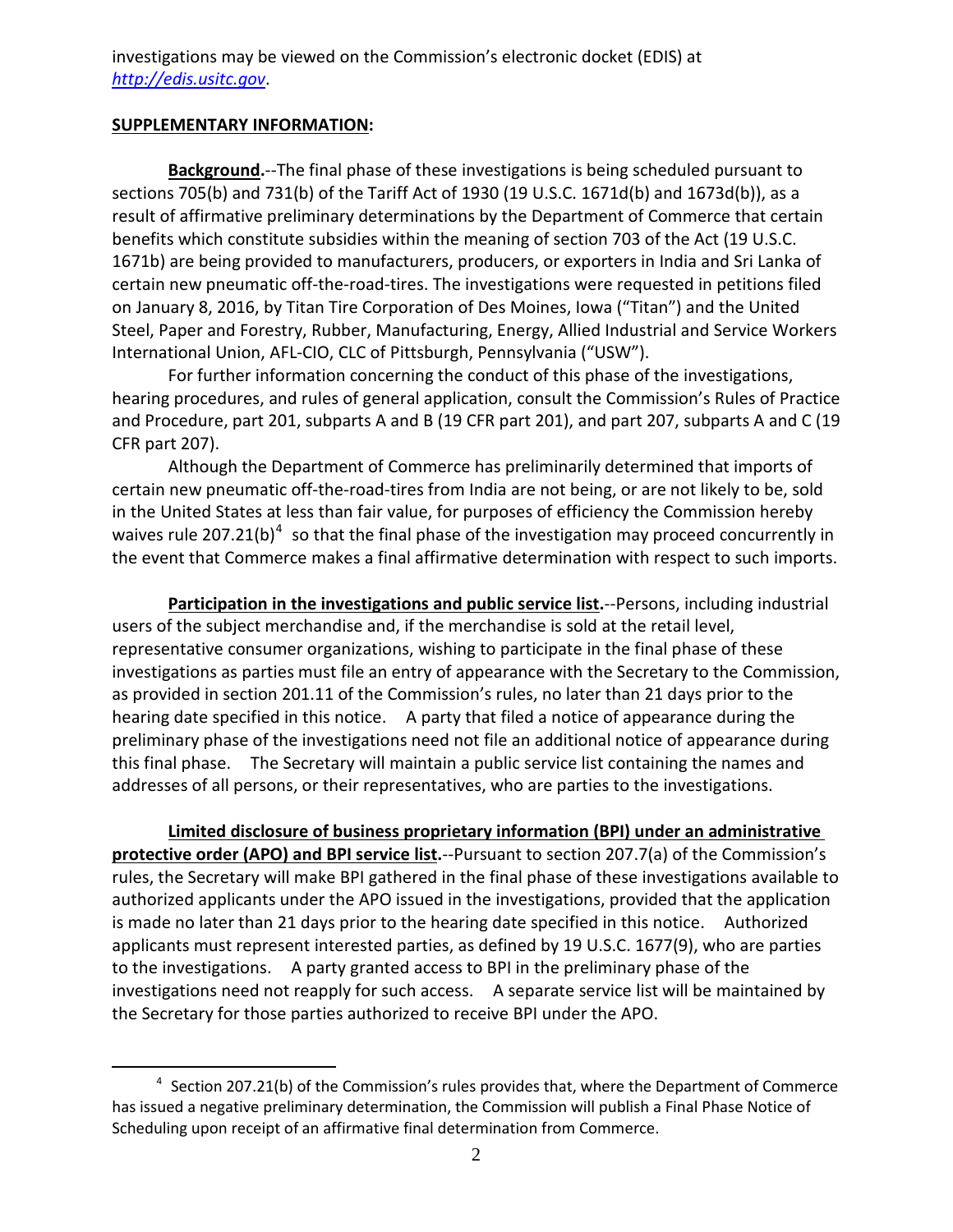**Staff report.**--The prehearing staff report in the final phase of these investigations will be placed in the nonpublic record on December 20, 2016, and a public version will be issued thereafter, pursuant to section 207.22 of the Commission's rules.

**Hearing.**--The Commission will hold a hearing in connection with the final phase of these investigations beginning at 9:30 a.m. on Wednesday, January 04, 2017, at the U.S. International Trade Commission Building. Requests to appear at the hearing should be filed in writing with the Secretary to the Commission on or before December 29, 2016. A nonparty who has testimony that may aid the Commission's deliberations may request permission to present a short statement at the hearing. All parties and nonparties desiring to appear at the hearing and make oral presentations should participate in a prehearing conference to be held on January 3, 2017, at the U.S. International Trade Commission Building, if deemed necessary. Oral testimony and written materials to be submitted at the public hearing are governed by sections 201.6(b)(2), 201.13(f), and 207.24 of the Commission's rules. Parties must submit any request to present a portion of their hearing testimony **in camera** no later than 7 business days prior to the date of the hearing.

**Written submissions.**--Each party who is an interested party shall submit a prehearing brief to the Commission. Prehearing briefs must conform with the provisions of section 207.23 of the Commission's rules; the deadline for filing is December 28, 2016. Parties may also file written testimony in connection with their presentation at the hearing, as provided in section 207.24 of the Commission's rules, and posthearing briefs, which must conform with the provisions of section 207.25 of the Commission's rules. The deadline for filing posthearing briefs is January 11, 2017. In addition, any person who has not entered an appearance as a party to the investigations may submit a written statement of information pertinent to the subject of the investigations, including statements of support or opposition to the petition, on or before January 11, 2017. On January 27, 2017, the Commission will make available to parties all information on which they have not had an opportunity to comment. Parties may submit final comments on this information on or before January 31, 2017, but such final comments must not contain new factual information and must otherwise comply with section 207.30 of the Commission's rules. All written submissions must conform with the provisions of section 201.8 of the Commission's rules; any submissions that contain BPI must also conform with the requirements of sections 201.6, 207.3, and 207.7 of the Commission's rules. The Commission's *Handbook on E-Filing*, available on the Commission's website at *[http://edis.usitc.gov](http://edis.usitc.gov/)*, elaborates upon the Commission's rules with respect to electronic filing.

Additional written submissions to the Commission, including requests pursuant to section 201.12 of the Commission's rules, shall not be accepted unless good cause is shown for accepting such submissions, or unless the submission is pursuant to a specific request by a Commissioner or Commission staff.

In accordance with sections 201.16(c) and 207.3 of the Commission's rules, each document filed by a party to the investigations must be served on all other parties to the investigations (as identified by either the public or BPI service list), and a certificate of service must be timely filed. The Secretary will not accept a document for filing without a certificate of service.